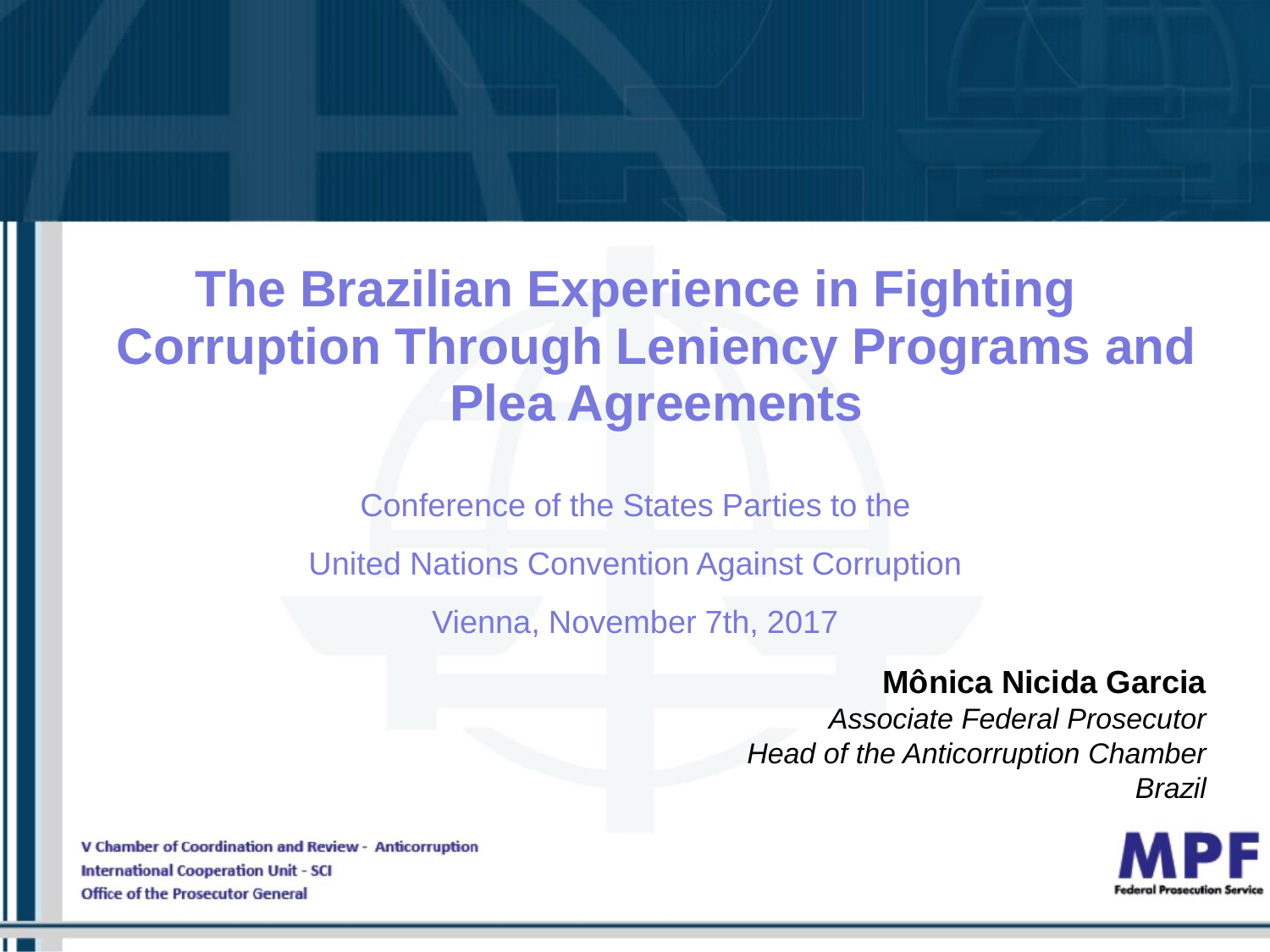The V Chamber of Coordination and Review (Anticorruption Chamber) is in charge of coordinating and reviewing the activities of Prosecutors who investigate and prosecute crimes and improbity acts (civil unlawful acts) committed by public officials, political agents or private individuals and corporations against the Public Administration in general, including foreign public administration.

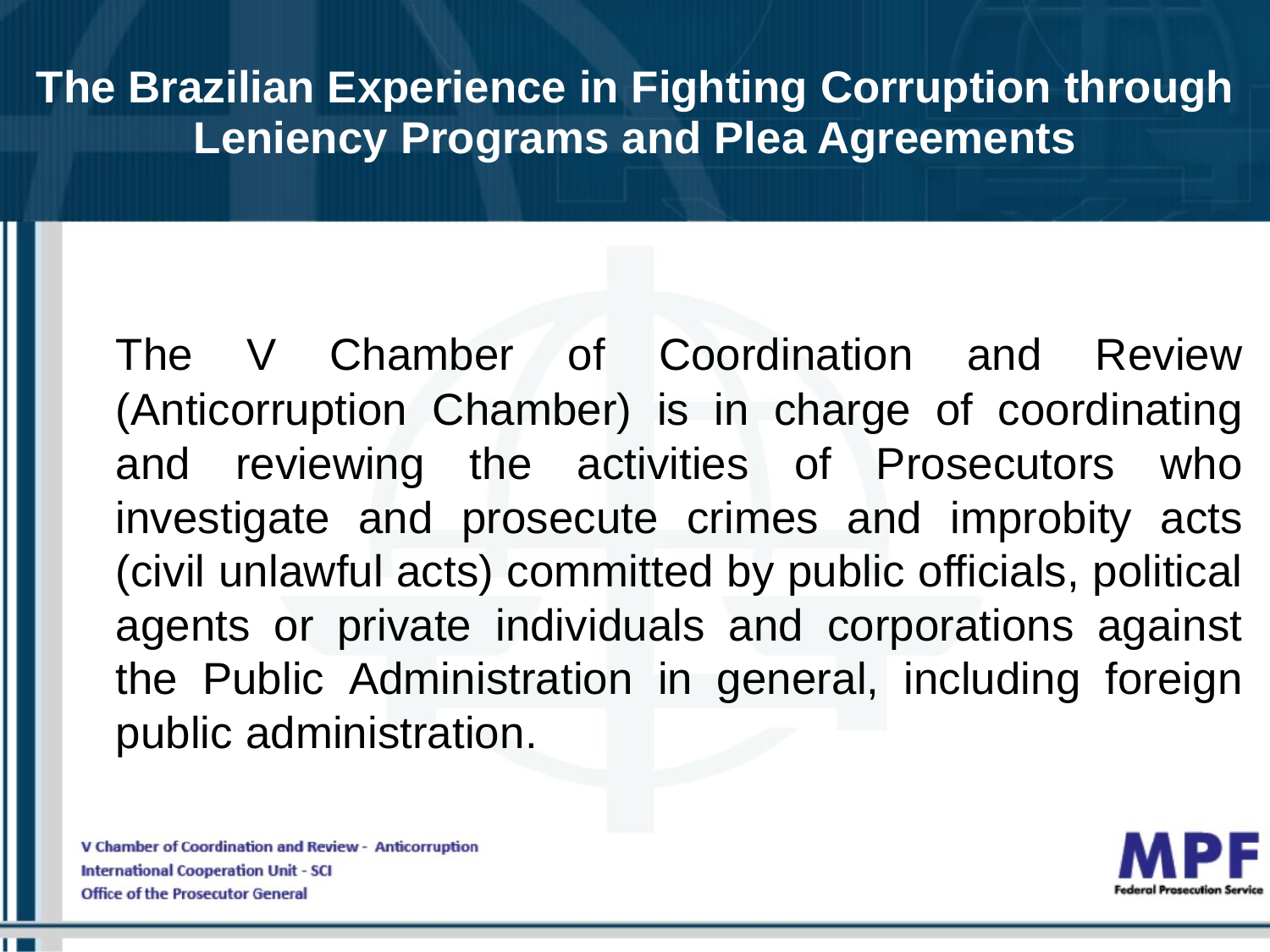# **The Anticorruption Chamber performs two main functions:**

# REVIEW FUNCTION COORDINATION FUNCTION

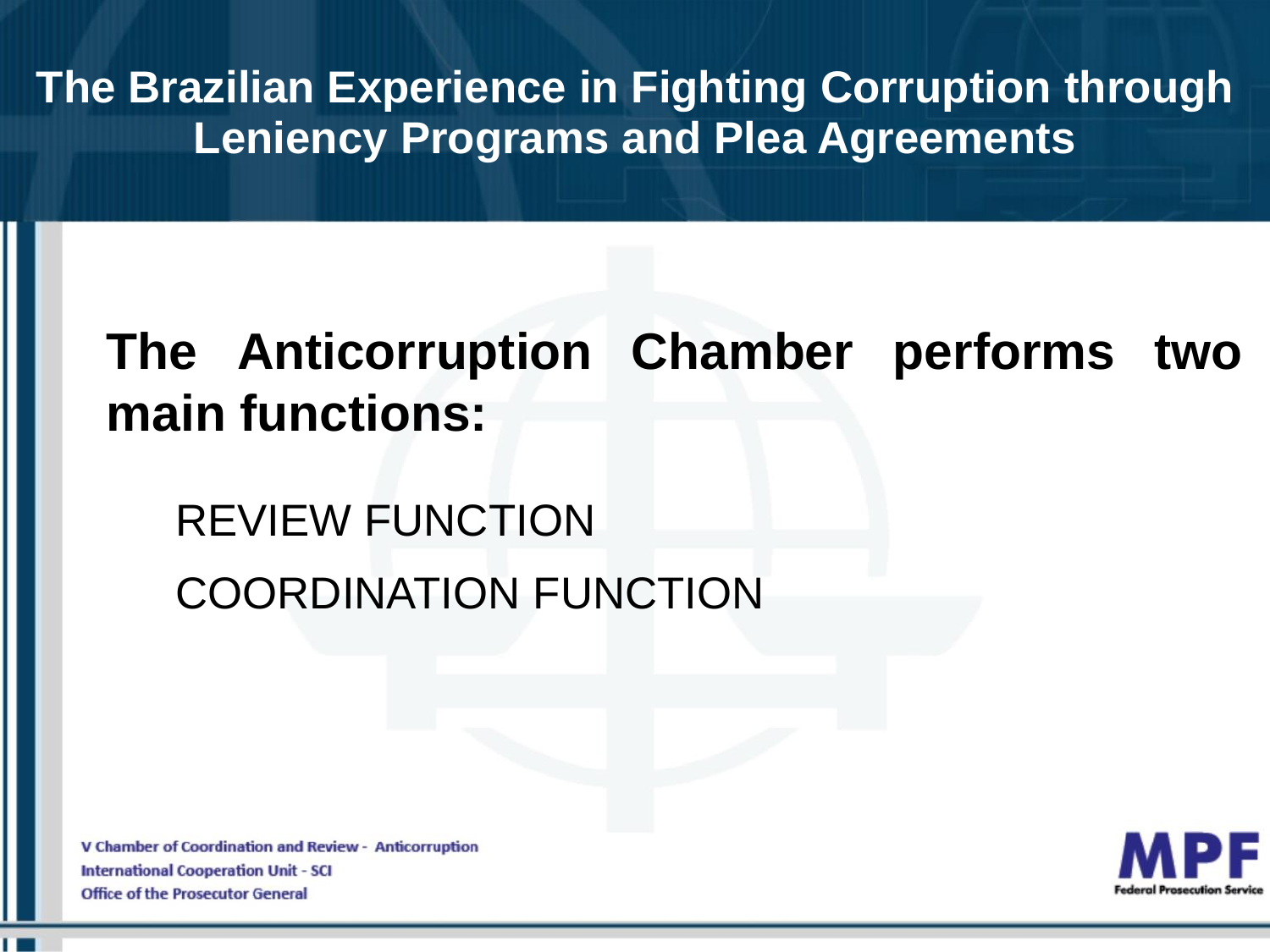# **LENIENCY AGREEMENTS**

- new legislation
- establishment of procedures
- interinstitutional understandings

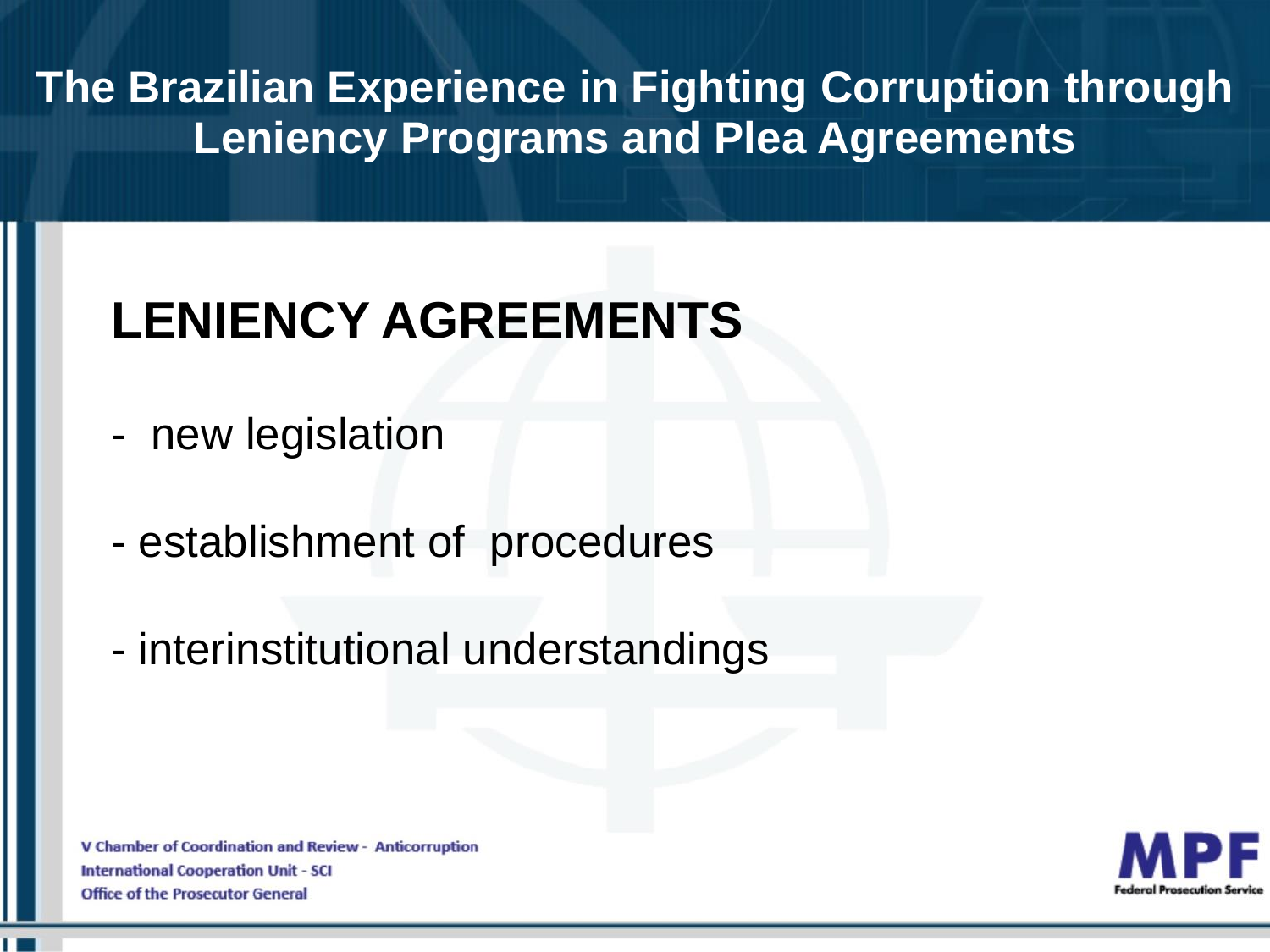A very brief view of two of the main ongoing cases in Brazil highlights the importance of these agreements on fighting corruption:

- Car Wash Case
- Greenfield Case

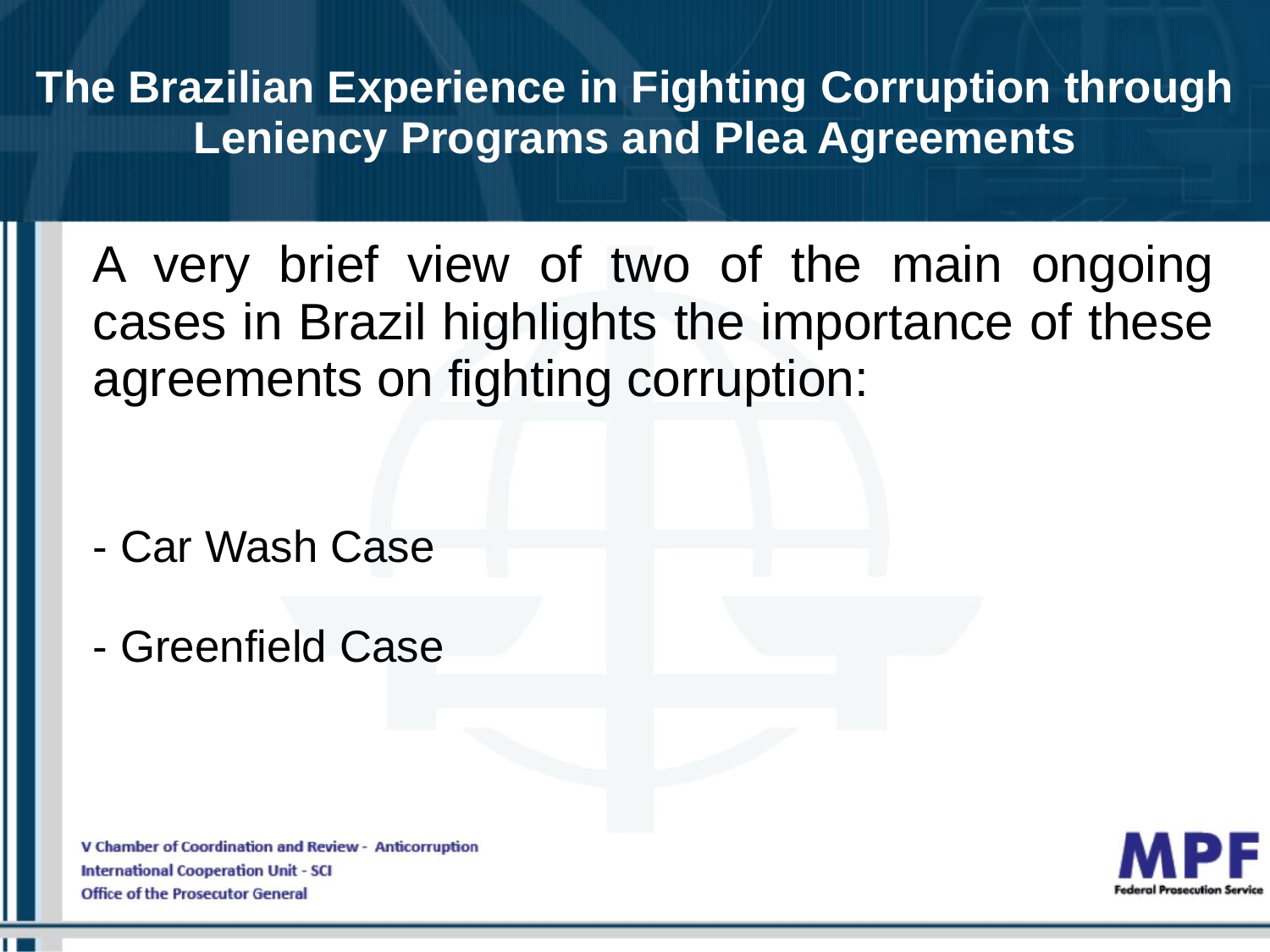## **The Car Wash Case**

The Car Wash Case revealed a large illicit scheme where kickbacks were systematically paid by private companies to politicians, political parties and civil servants in exchange for contracts with Petrobras, the Brazilian oil company.

It is the largest investigation of corruption in the history of the country, so far.

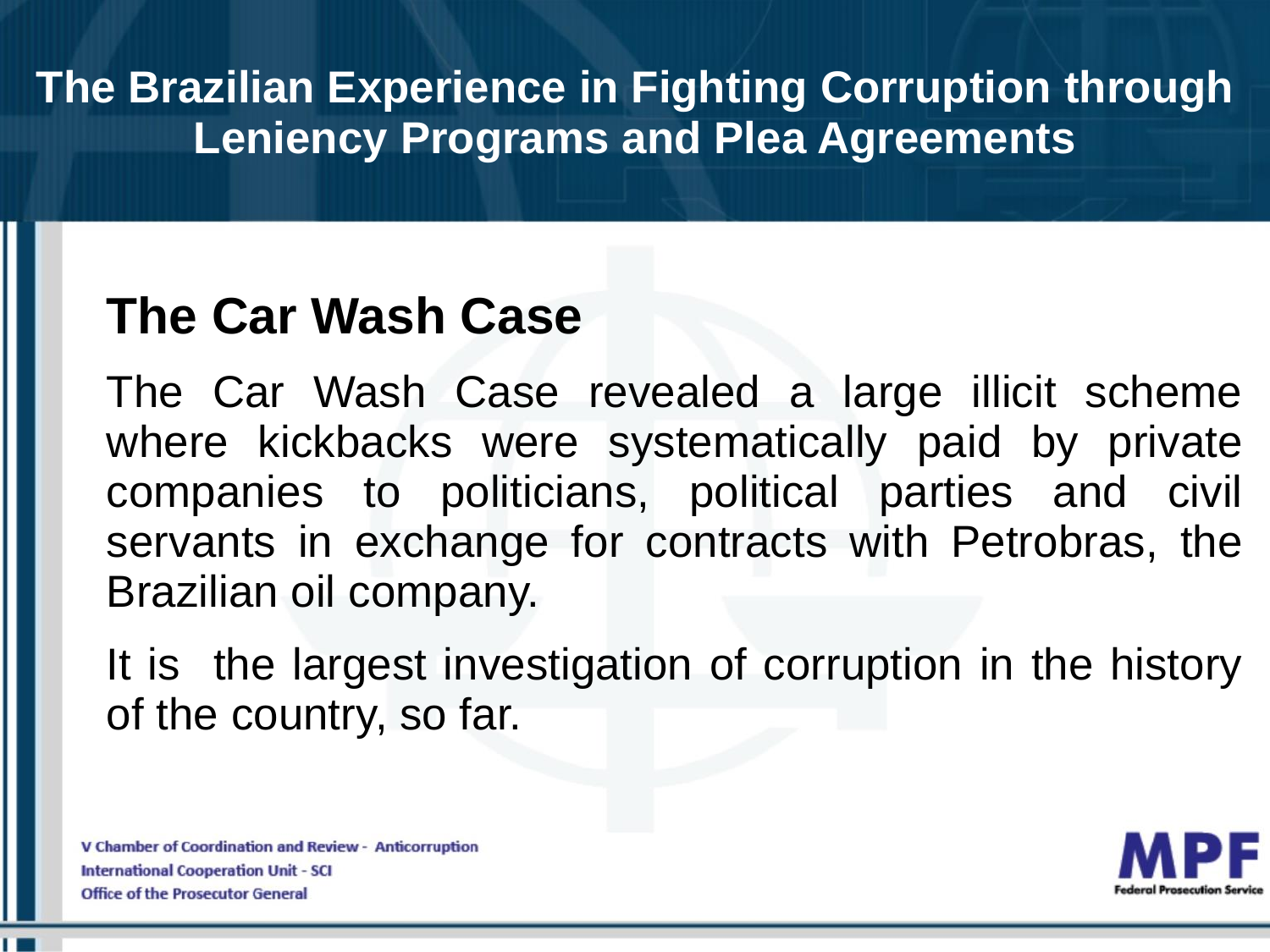### WASH CASE **RESULTS SO FAR**

#### 65 COURT PROCEEDINGS **7 SEARCH WARRANTS 221 SUBPOENAS TO TESTIFY 3 ARREST WARRANTS**

**3 MUTUAL LEGAL ASSISTANCE REQUESTS 158 PLEA/COLLABORATION AGREEMENTS LENIENCY AGREEMENTS SIGNED DEFENDANTS CHARGED** 

V Chamber of Coordination and Review - Anticorruption **International Cooperation Unit - SCI Office of the Prosecutor General** 

**WITH CORRUPTION,** MONEY LAUNDERING, ORGANISED CRIME, FINANCIAL CRIME, DRUG TRAFFICKING, IN 67 SEPARATE PROSECUTIONS **8 CIVIL SUITS AGAINST 67 PERSONS AND CORPORATIONS REQUESTING THE RESTITUTION CRIMINAL CHARGES INVOLVING BRIBES WORTH IISS 203 3.3 BILLION HAD ALREADY BEEN RECOVERED/SECURED** 02 BILLION IN ASSET FREEZES

**157 SENTENCES, TOTALLING: 34 YEARS, 7 MONTHS AND 25 DAYS** 

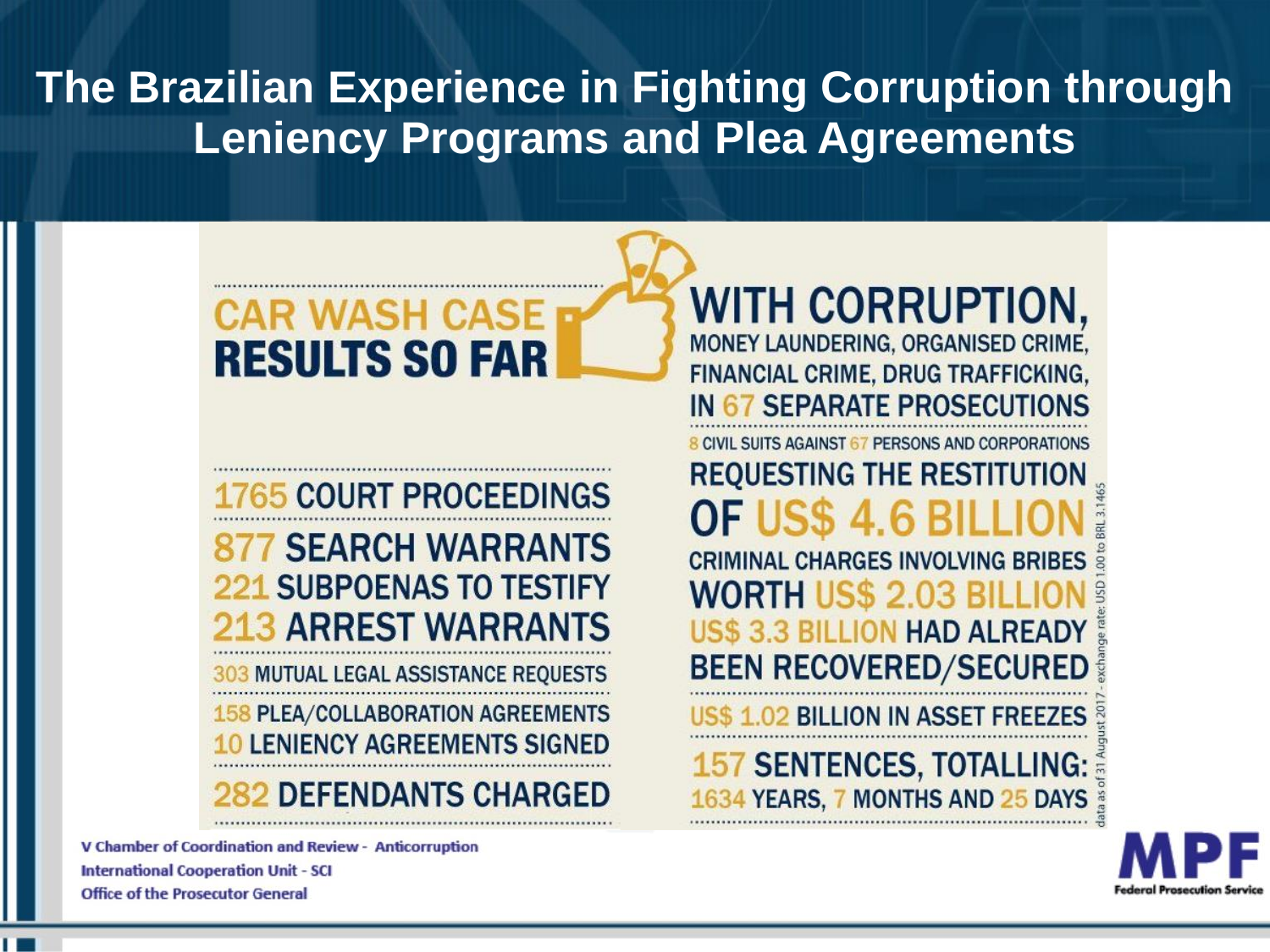#### **Outcoming Mutual Legal Assistance – Car Wash Case**

**176** requests addressed to **39** countries



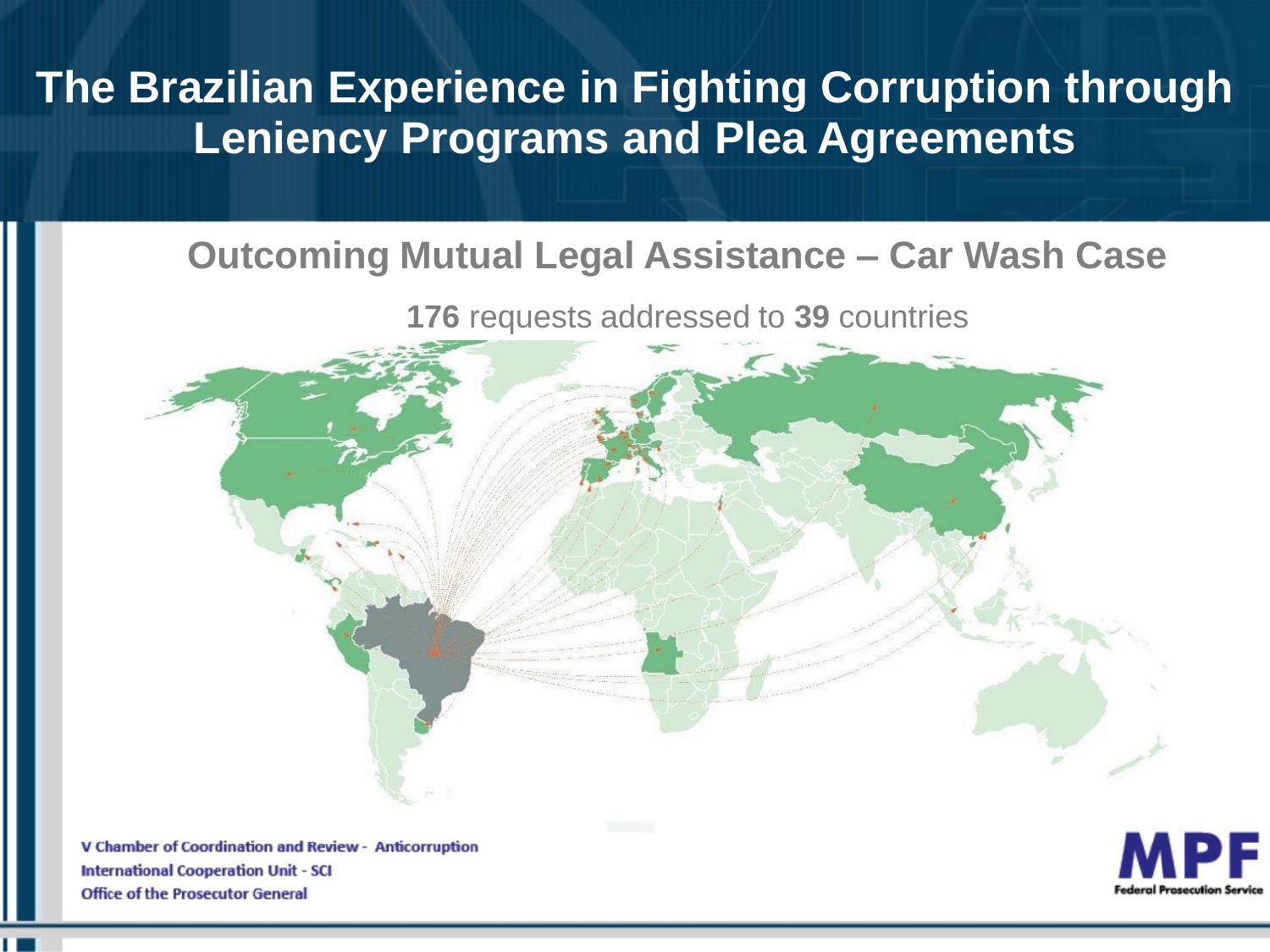#### **Incoming Mutual Legal Assistance – Car Wash Case**

**127** requests from **30** countries



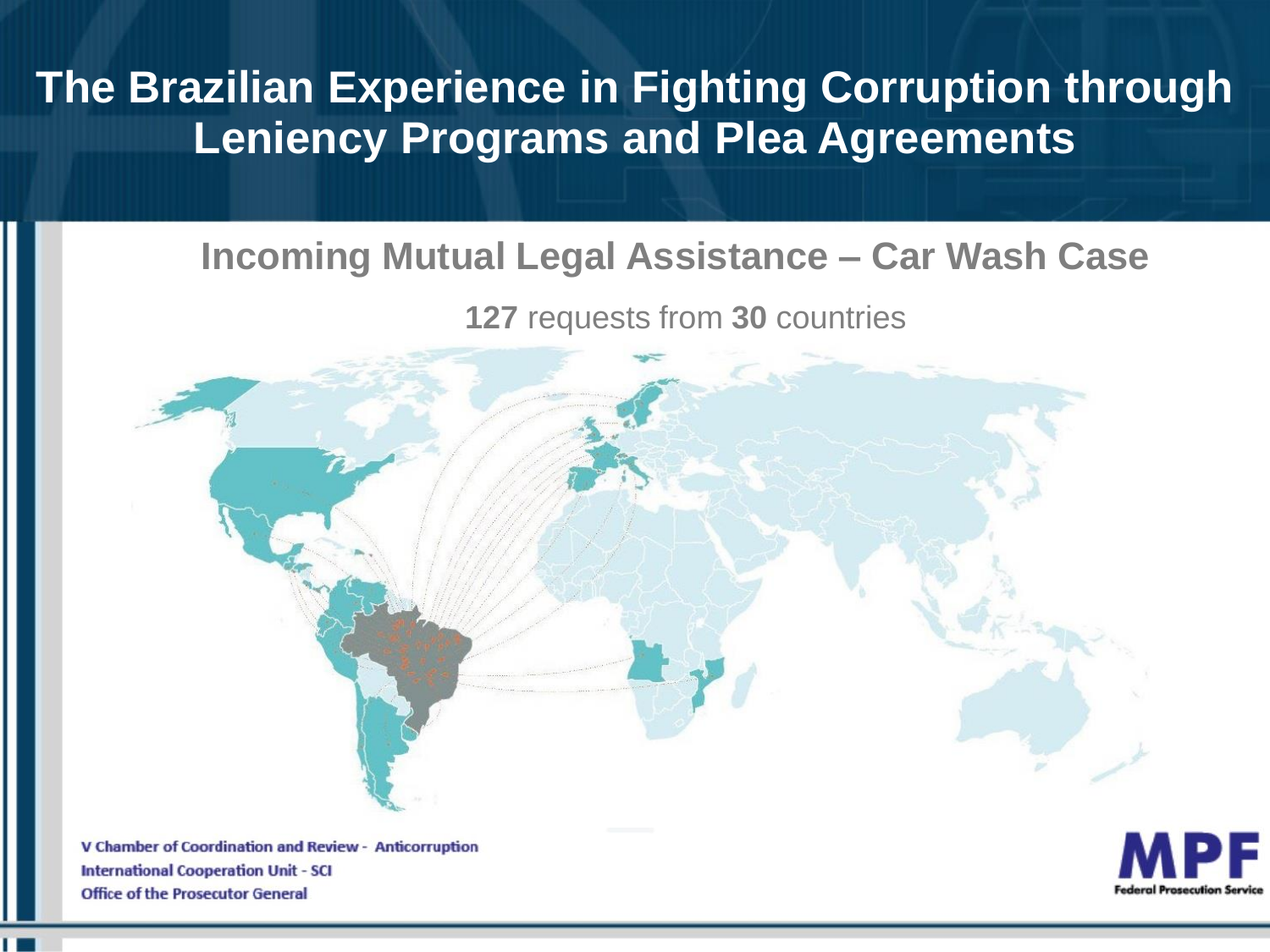#### **Incoming Mutual Legal Requests Car Wash case Odebrecht Scheme**

**39** requests from **14** countries



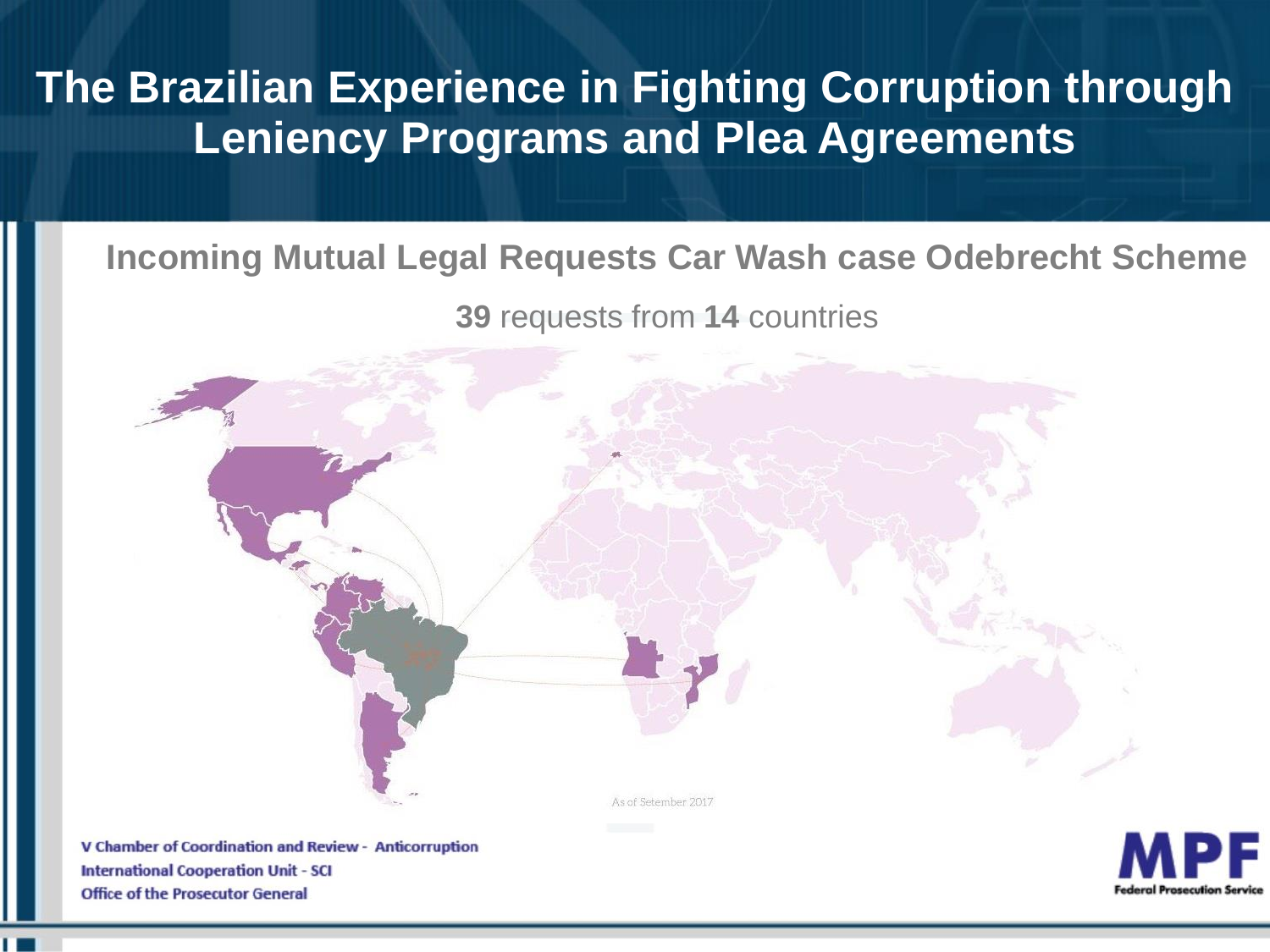**Besides international cooperation, other instruments intensely used are plea and leniency agreements.**

- 158 plea or collaboration agreements signed by individuals, in Car Wash Case

- 10 leniency agreements involving companies, including Odebrecht

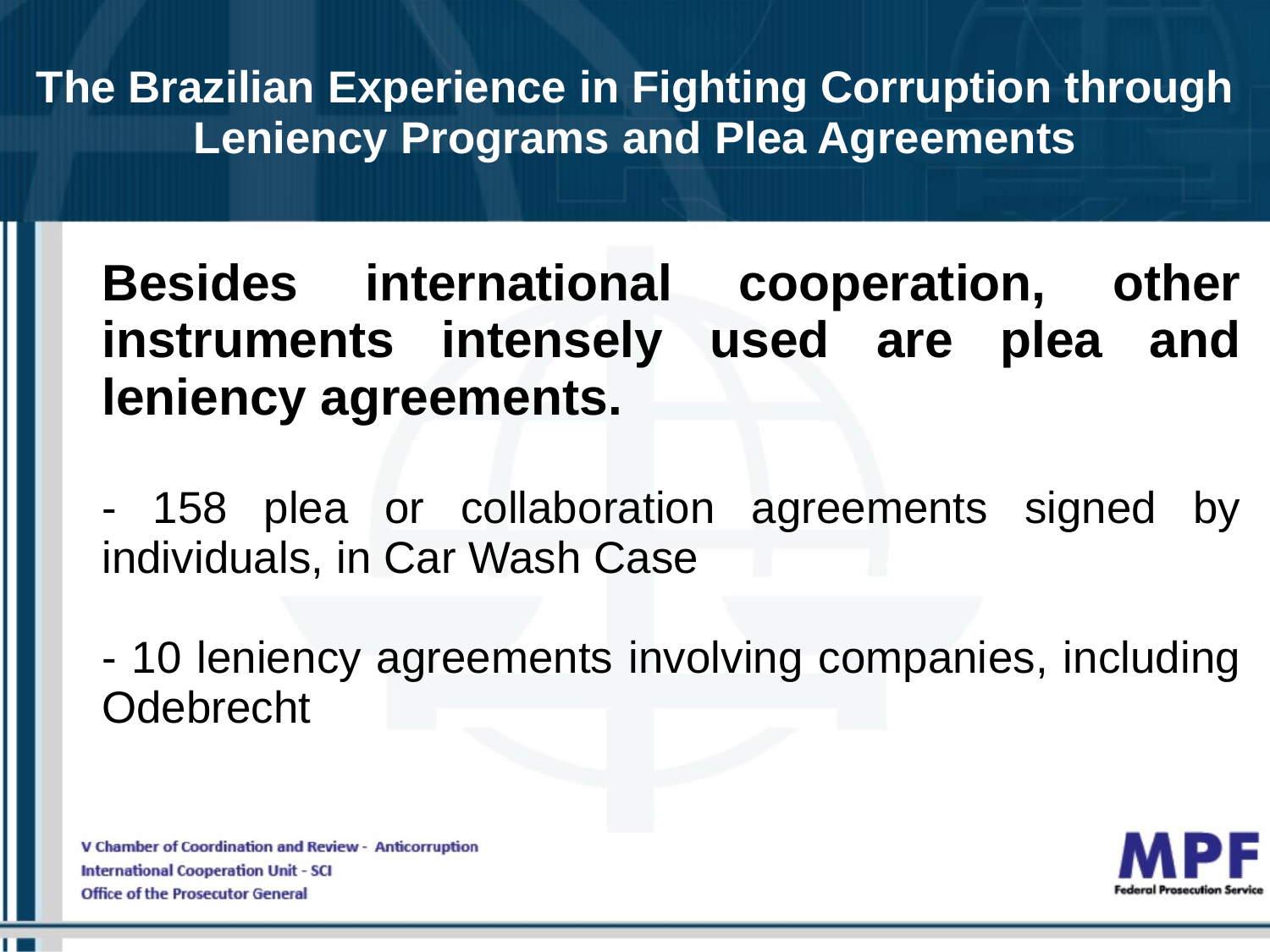- Odebrecht leniency agreement: approved by the Anticorruption Chamber in December, 2016
- US\$ 2,600,000.00 (22 years)
- Participation of the USA and Switzerland (20%)
- StAR's study only 3% (US\$ 197 million out of US\$ 5.8 billion) was returned to the countries whose officials were alleged to have been bribed, between 1999 and mid-2012

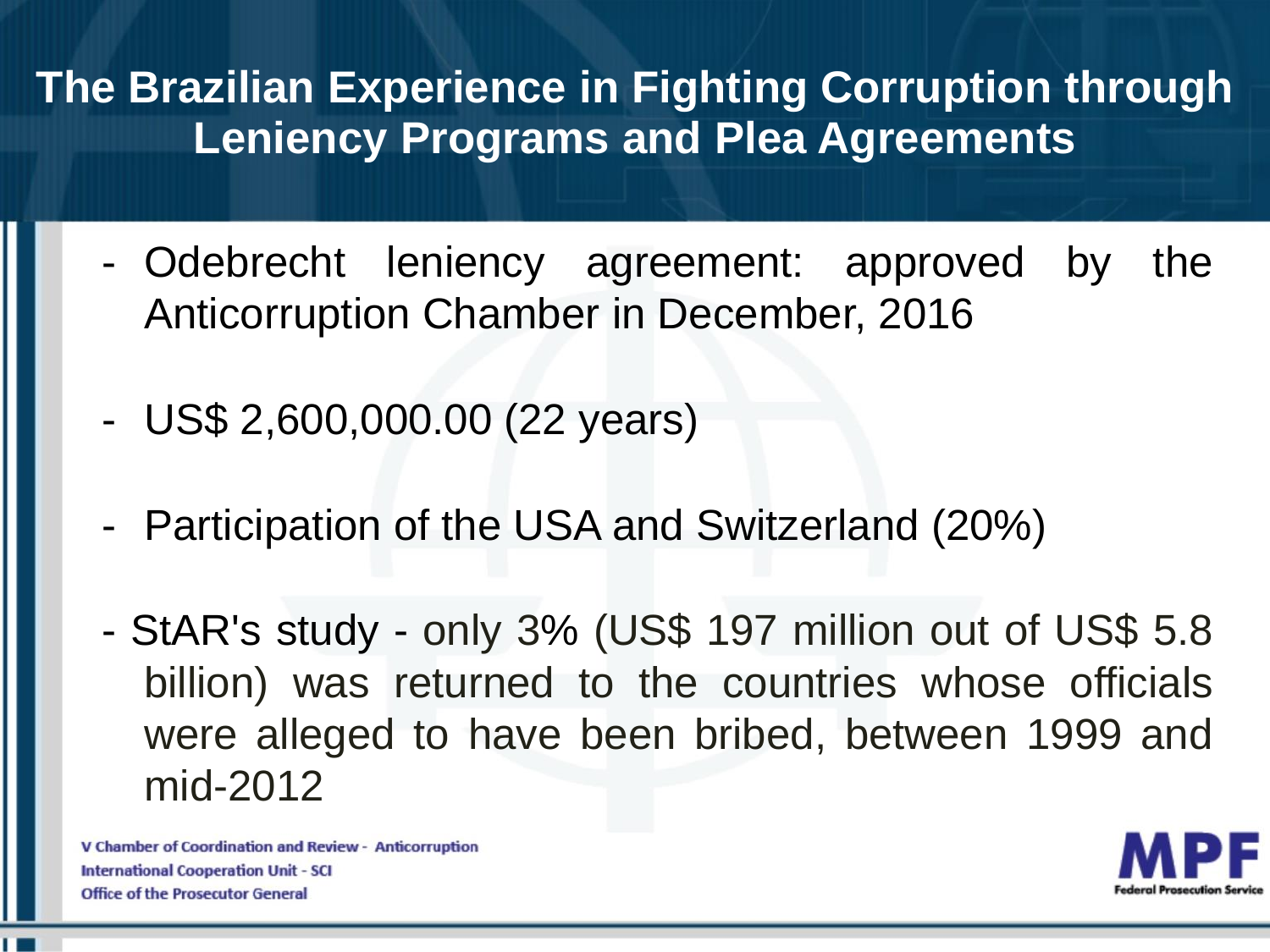### **The Greenfield Case**

- investigation of irregularities found in the administration of the four biggest pension funds in Brazil – FUNCEF, PETROS, POSTALIS and PREVI.
- As the investigations went on, the Batista brothers decided to cooperate and sign agreements, revealing a huge scheme of fraud in the pension funds, undue payments to politicians, during and after their electoral campaigns, money laundering, tax fraud and other crimes.

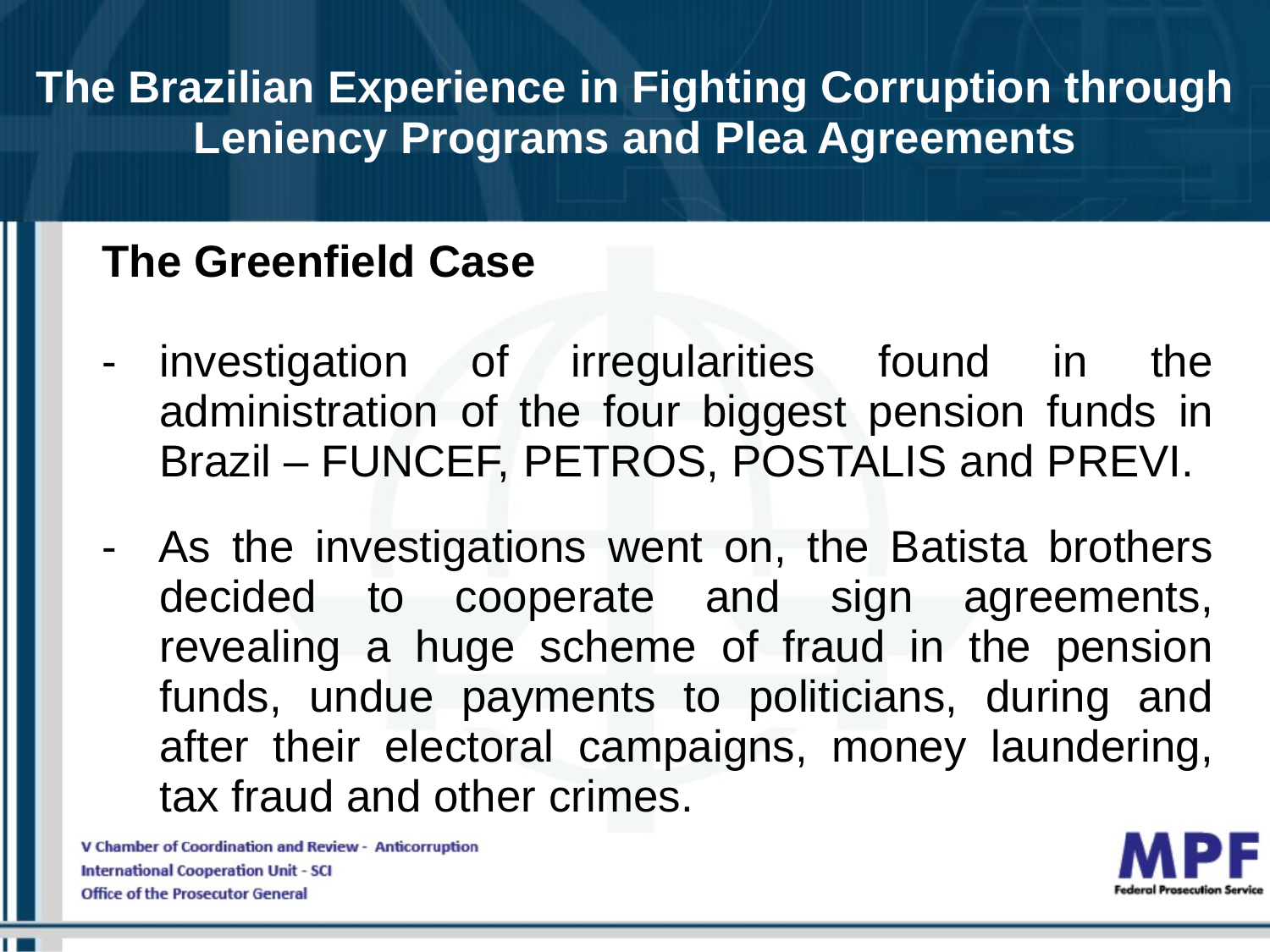### **Leniency Agreement**

- payment, exclusively by the holding J&F Investimentos S/A: R\$ 10,300,000,000.00, equivalent to, approximately, US\$ 3.1 billions, for the victims: BNDES (National Development Bank); the Federal Government; FUNCEF (Federal Economists Foundation); PETROS (Petrobras Social Security Foundation); Federal Savings Bank; FGTS (Guarantee Fund for Length of Service).

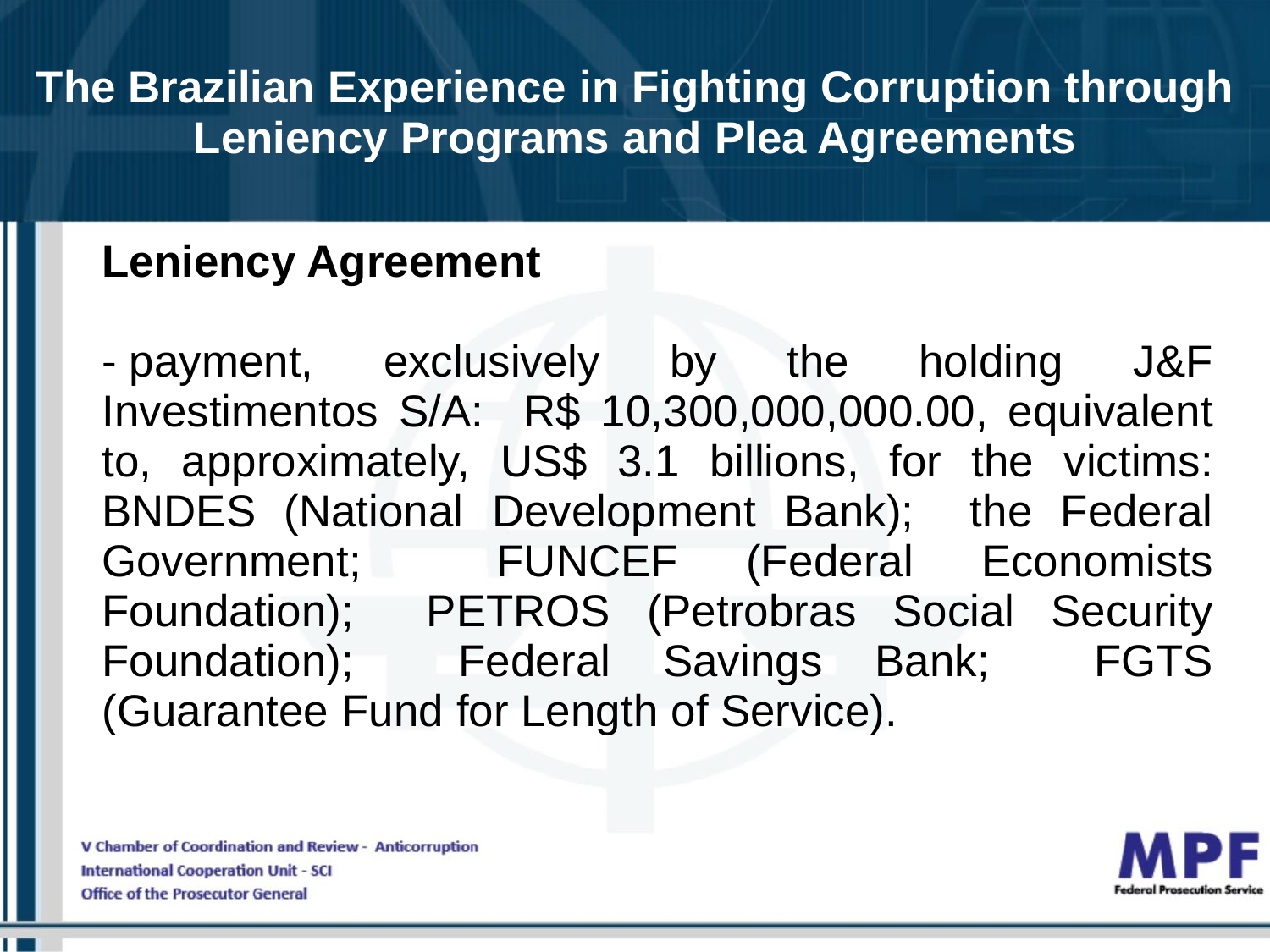- **US\$ 700,000.00 for the execution of social projects, in thematic areas such as:**
- Education in human rights, citizenship and prevention of corruption;
- Support for activities of social control and transparency of public accounts;
- Support for the cultural and artistic production of indigenous, quilombola and traditional communities;
- Research and preservation of Brazilian cultural, historical and archaeological heritage;
- Support for the integration or reintegration of convict prisoners and ex-convicts in the labor market.

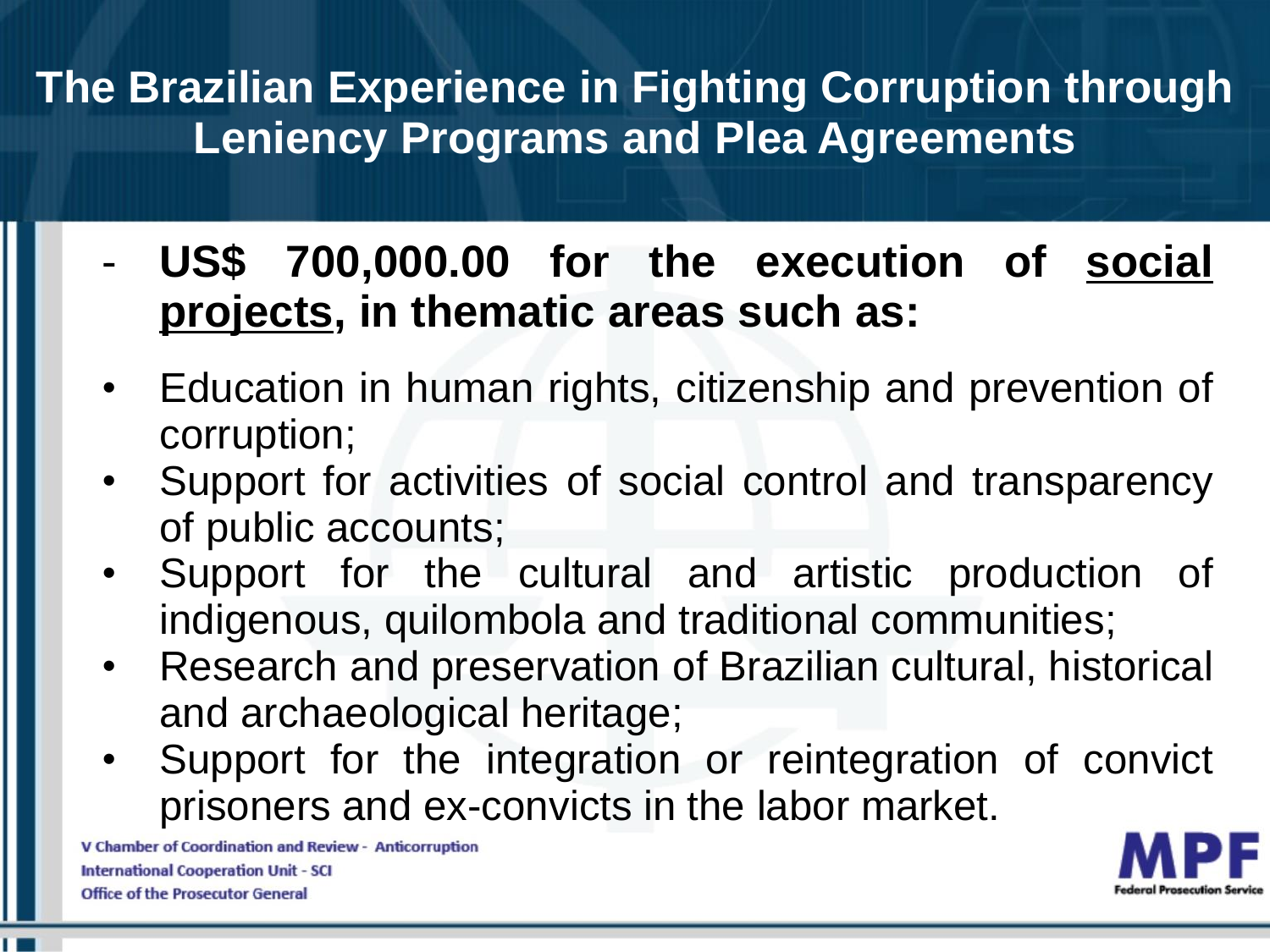Since the beginning of 2015, the Anticorruption Chamber has approved almost 20 leniency agreements, totalizing more than R\$ 24 billion (US\$ 7,2 billion) concerning penalties and anticipation of the repair of damages.

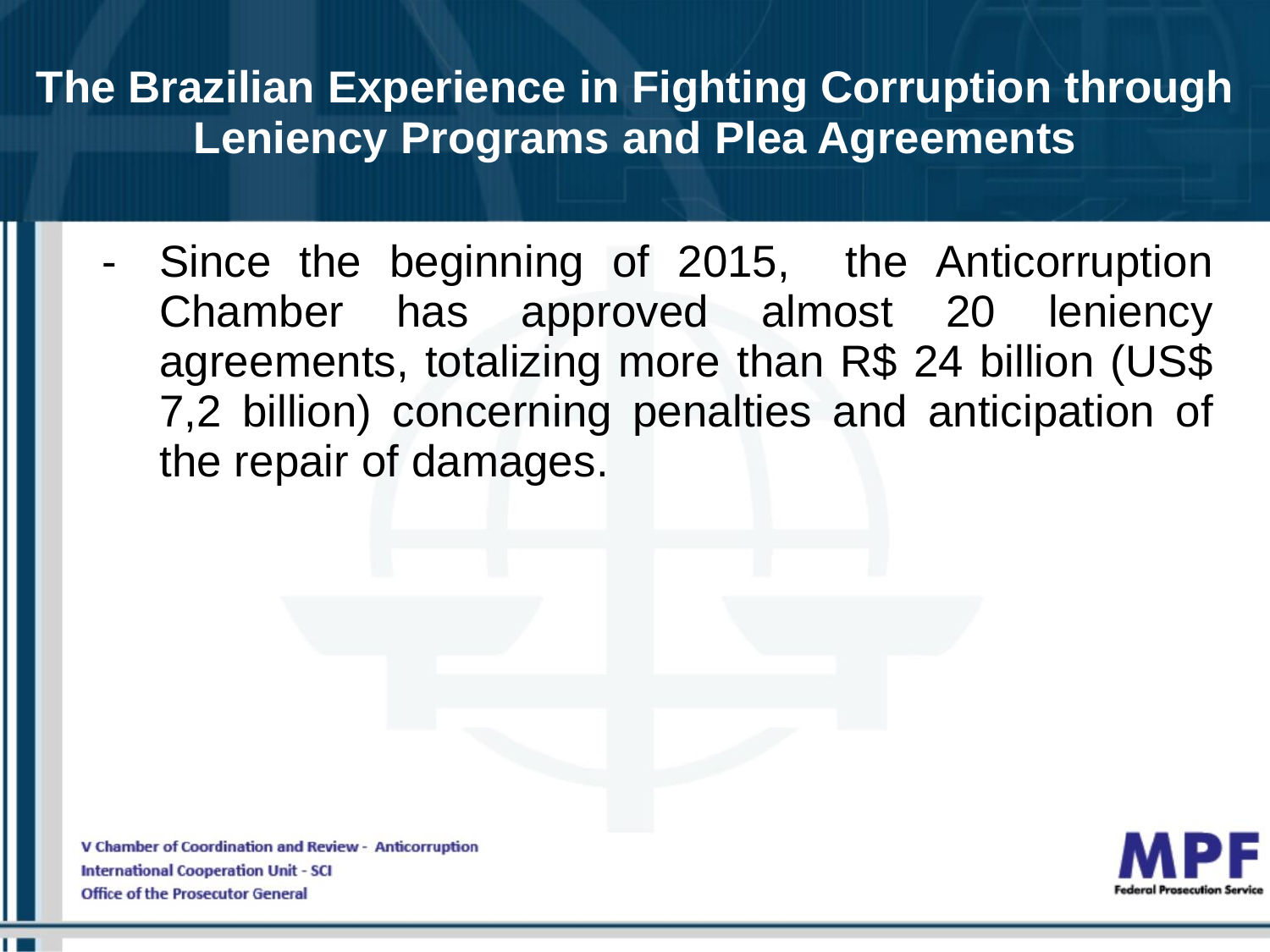**Parameters and guidelines required by the Anticorruption Chamber:**

**1) leniency agreement is an investigation tool.**

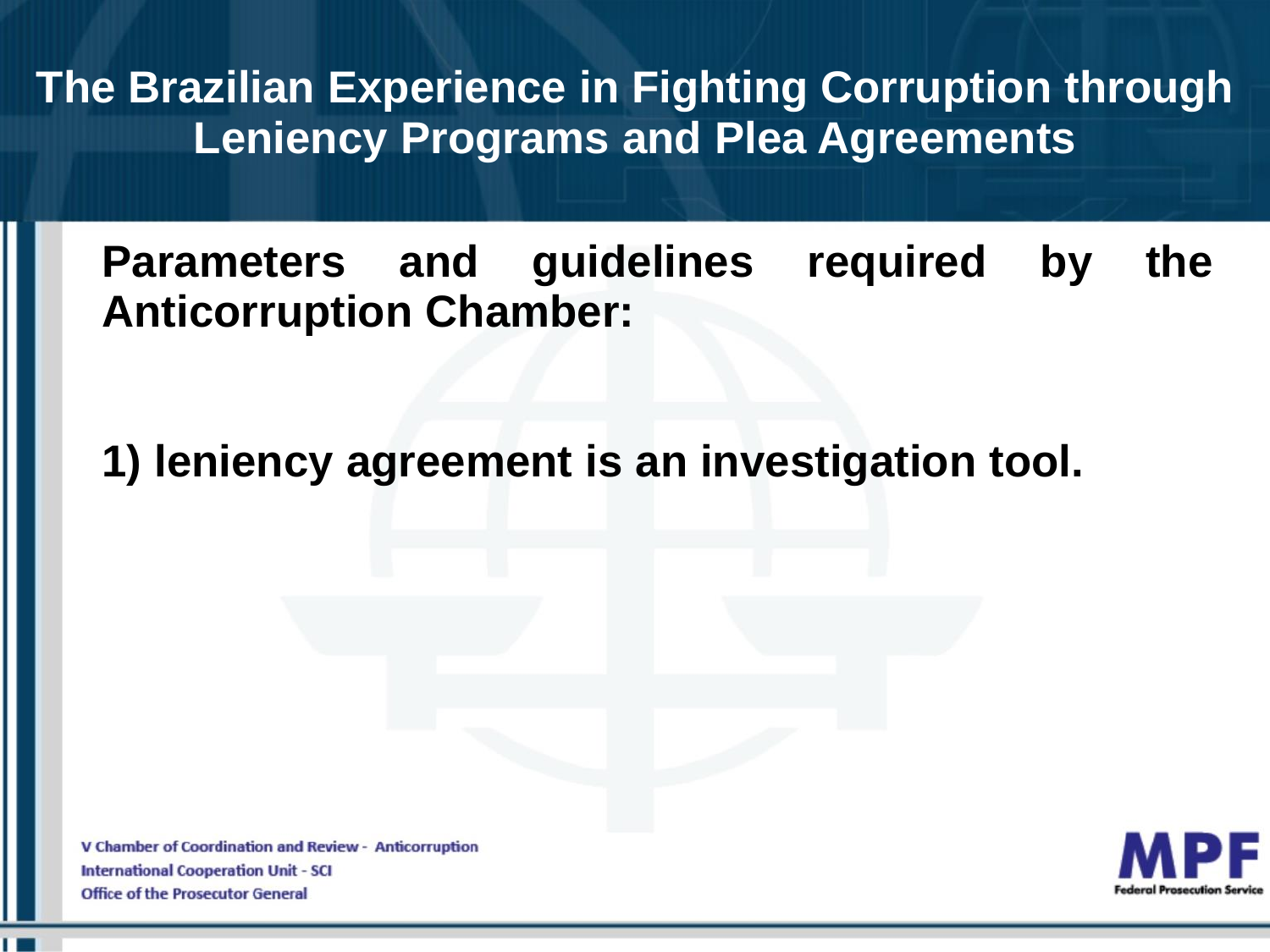**2) the agreement shall observe the principles of:**

- -Opportunity
- -Effectiveness
- -Relevance to the investigation (utility)
- -Proportionality

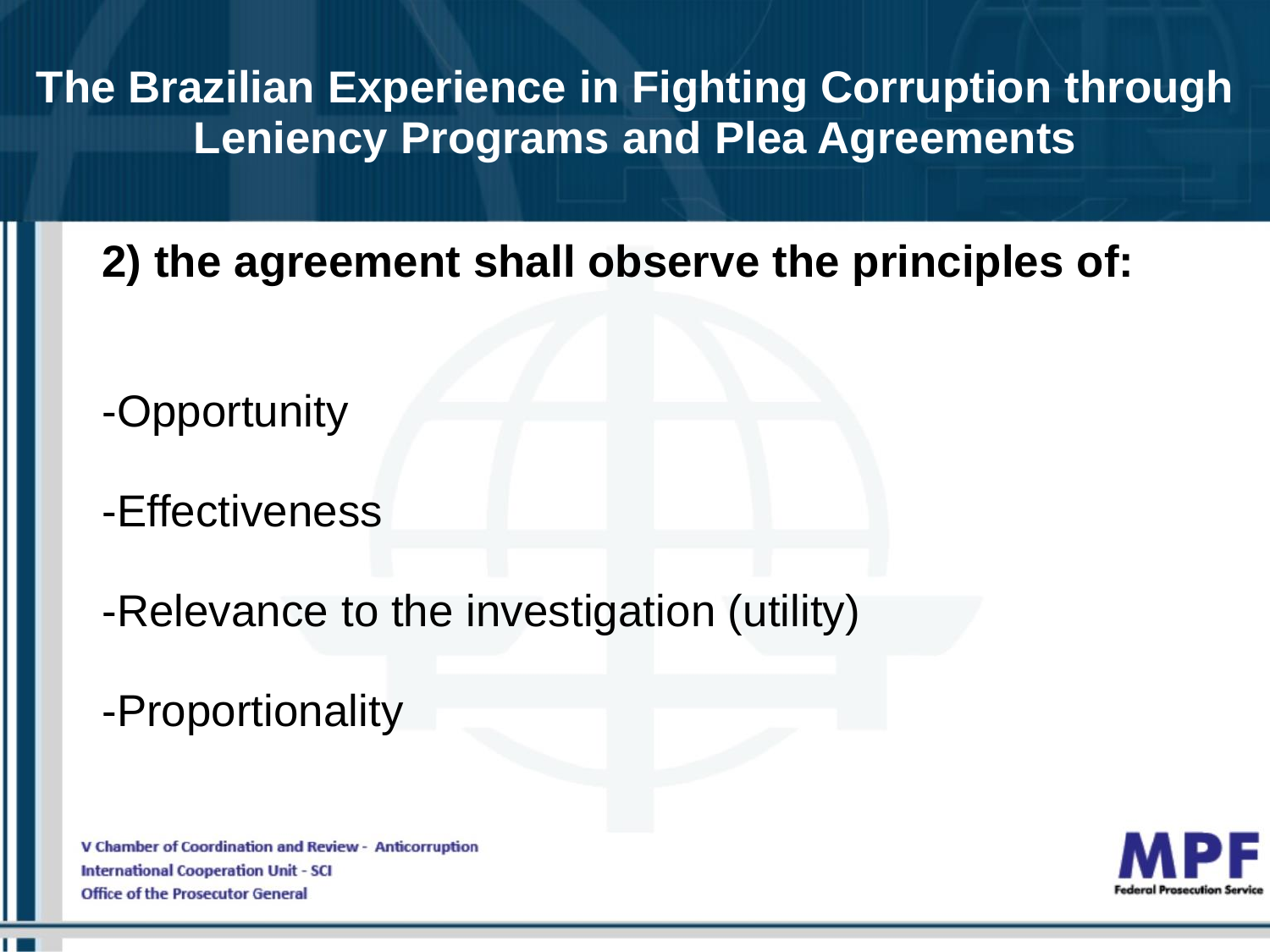3) The company is not exempt from **fully repairing the damages** that it may have caused, being the amount settled only an anticipation of this full repair.

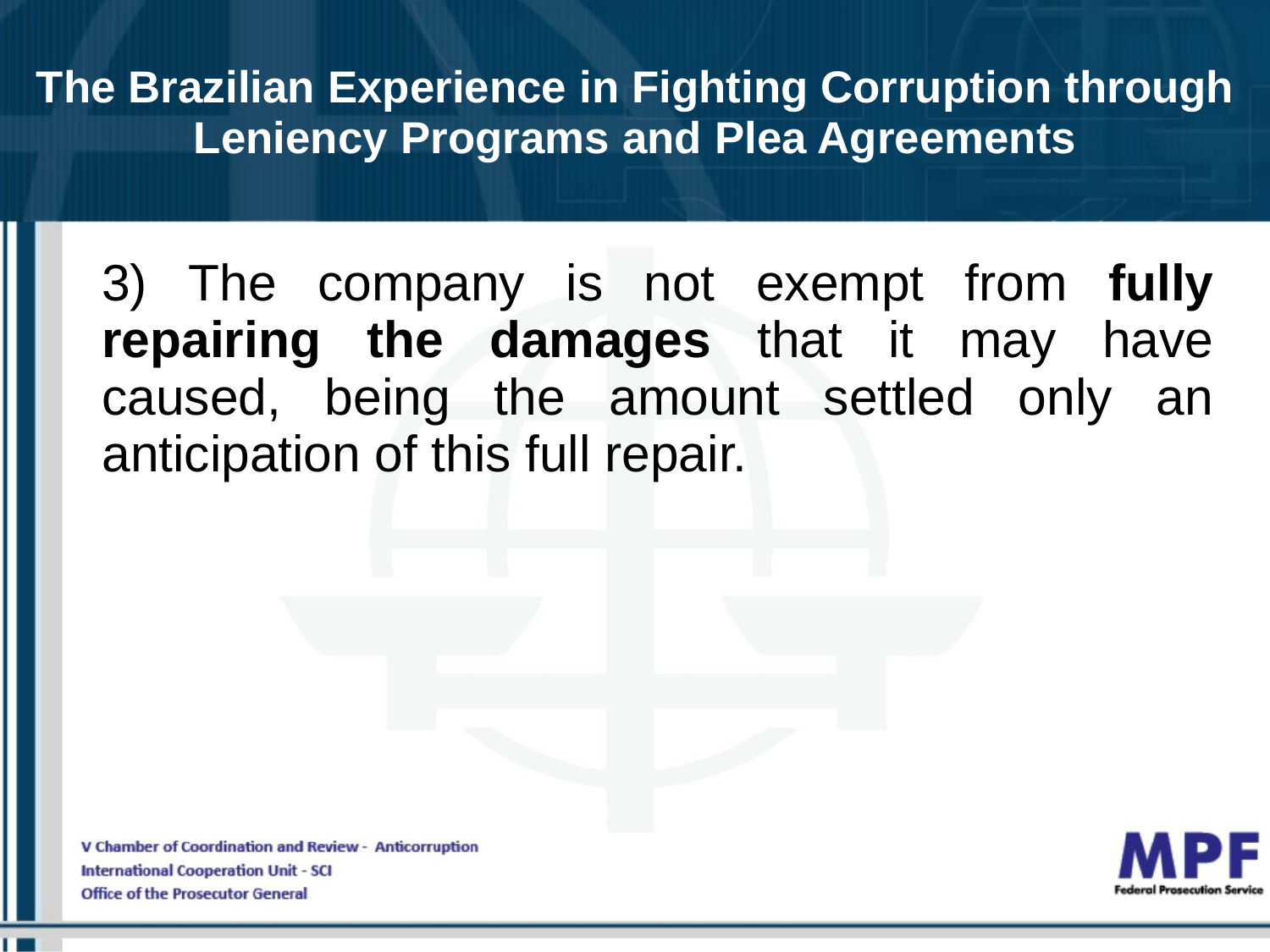When a company accepts and signs a leniency agreement, it is relinquishing the presumption of innocence, by providing relevant information and documents which the authorities would hardly or never have access to.

Documents and other elements turned over by the collaborator cannot be used against it.

Thus, other natural persons and legal entities may be charged, but not those collaborators.

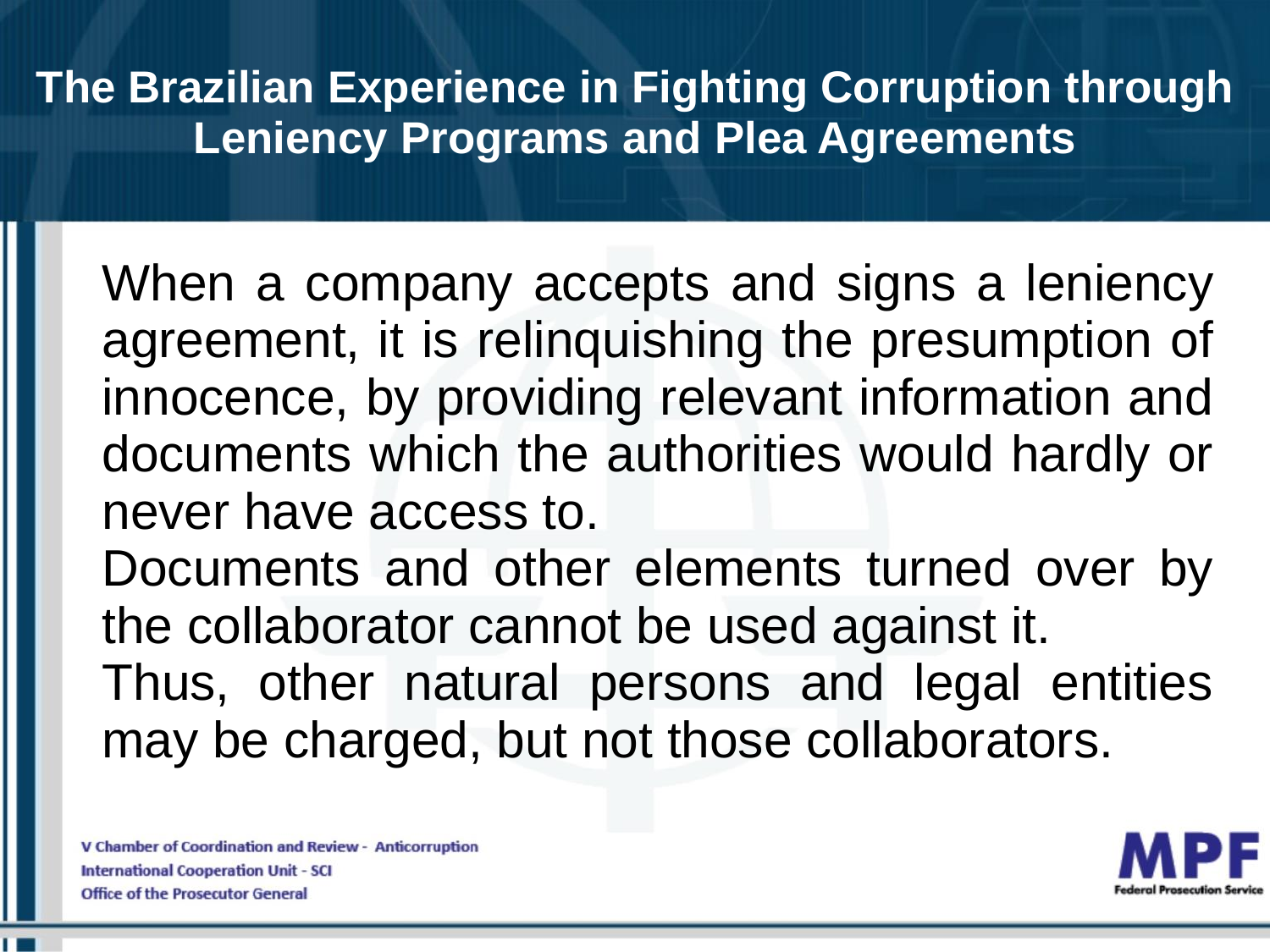- Other institutions may also sign leniency agreements (General Comptroller's Office, Attorney General Office)

- Joint teams to negotiate and sign agreements would be the ideal model to guarantee the efficiency of the instrument and security for the involved parties

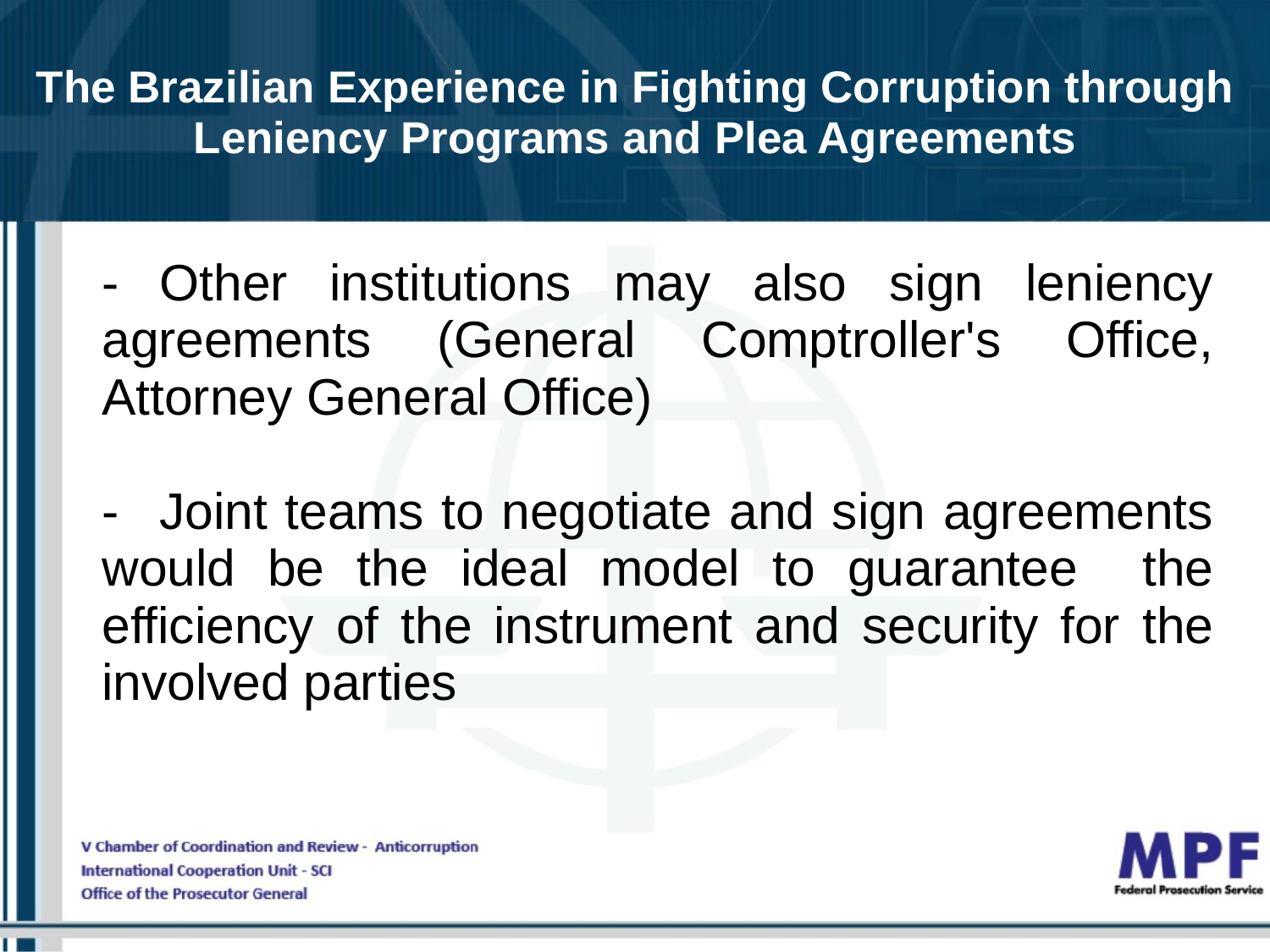- Working Group - WG Leniency and Collaboration of the Anticorruption Chamber produced a technical study and a shorter note of that study. The first one is available on [http://www.mpf.mp.br/atuacao-tematica/ccr5.](http://www.mpf.mp.br/atuacao-tematica/ccr5)

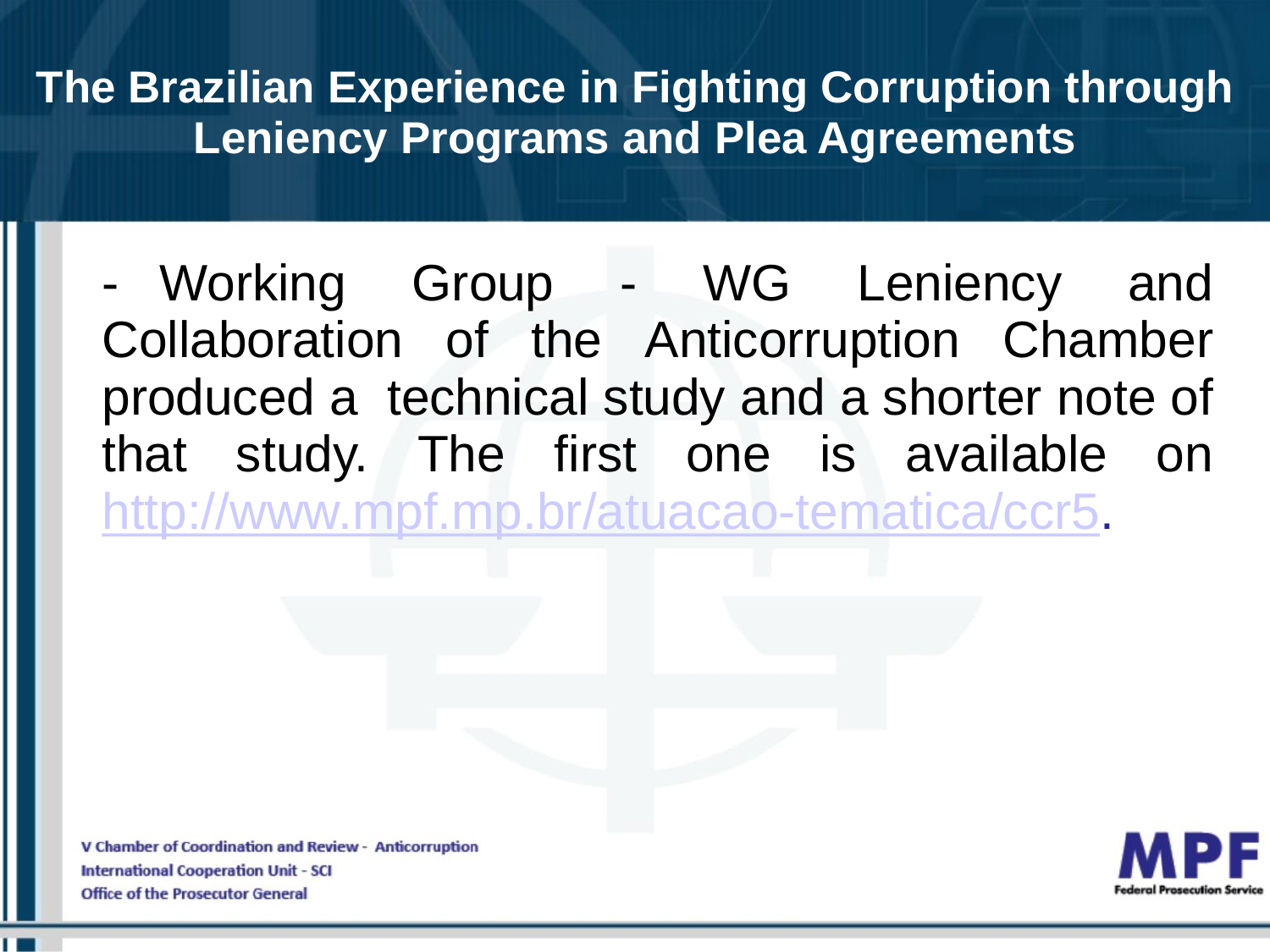### Guideline No. 7: procedure

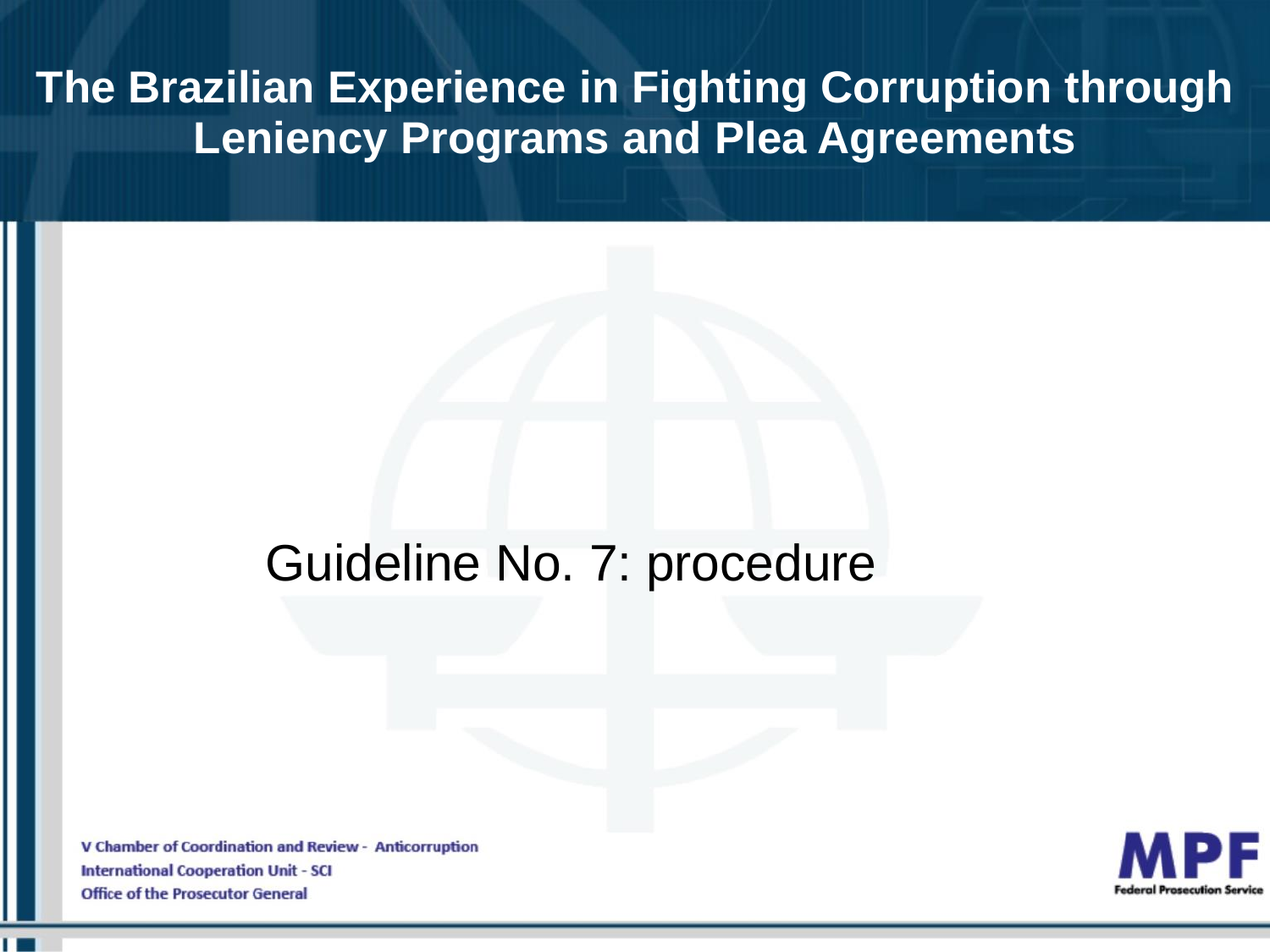# CORRUPTION CAUSES:

- the undermining of institutions and democratic values, the jeopardizing of the sustainable development and the rule of law, and the damages caused to basic human rights, such as good health, quality education, sanitation, transportation, housing, among so many others.

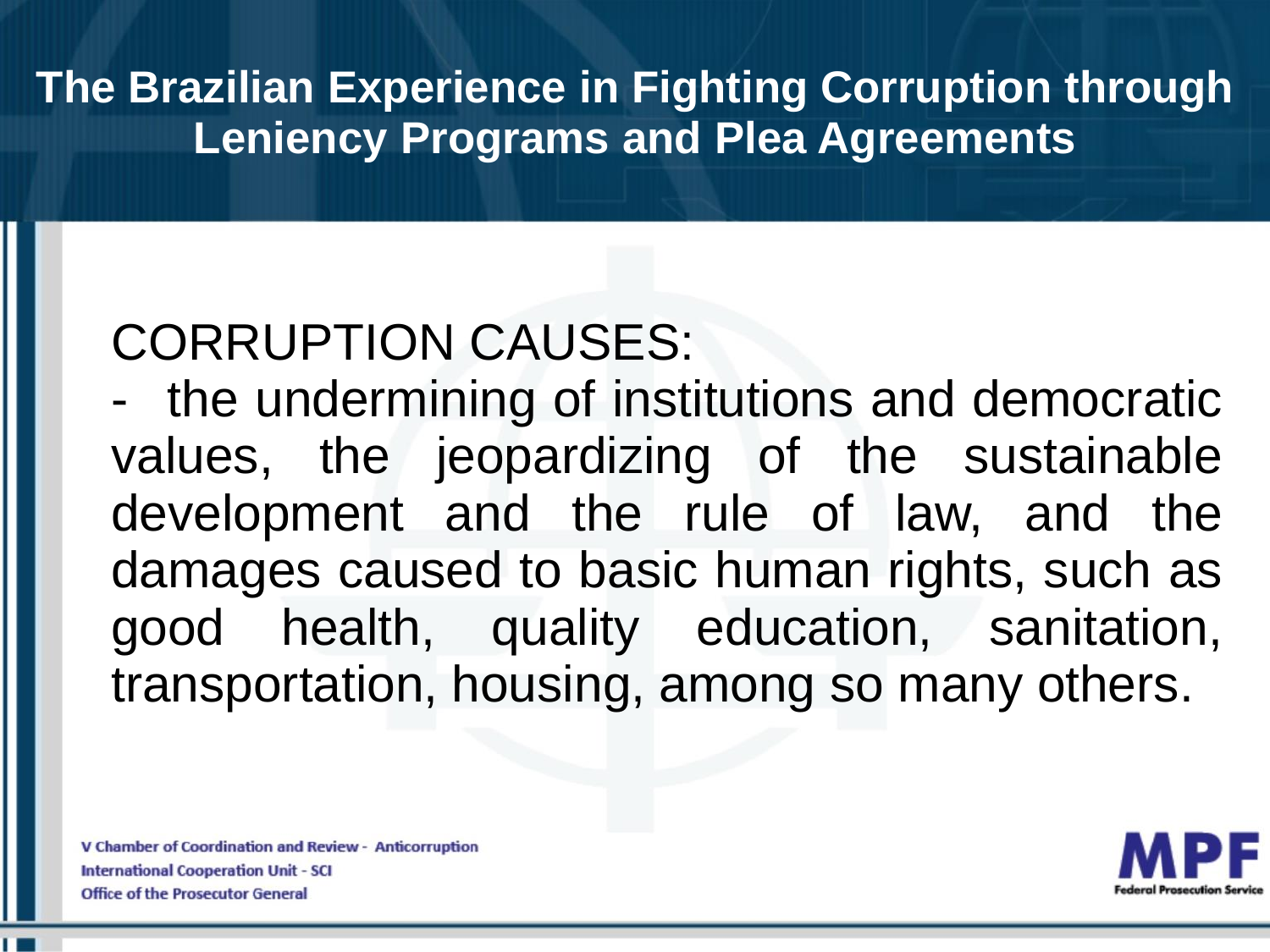## CORRUPTION has to be fought with courage, tenacity, seriousness, through the use of each and every tool that is available.

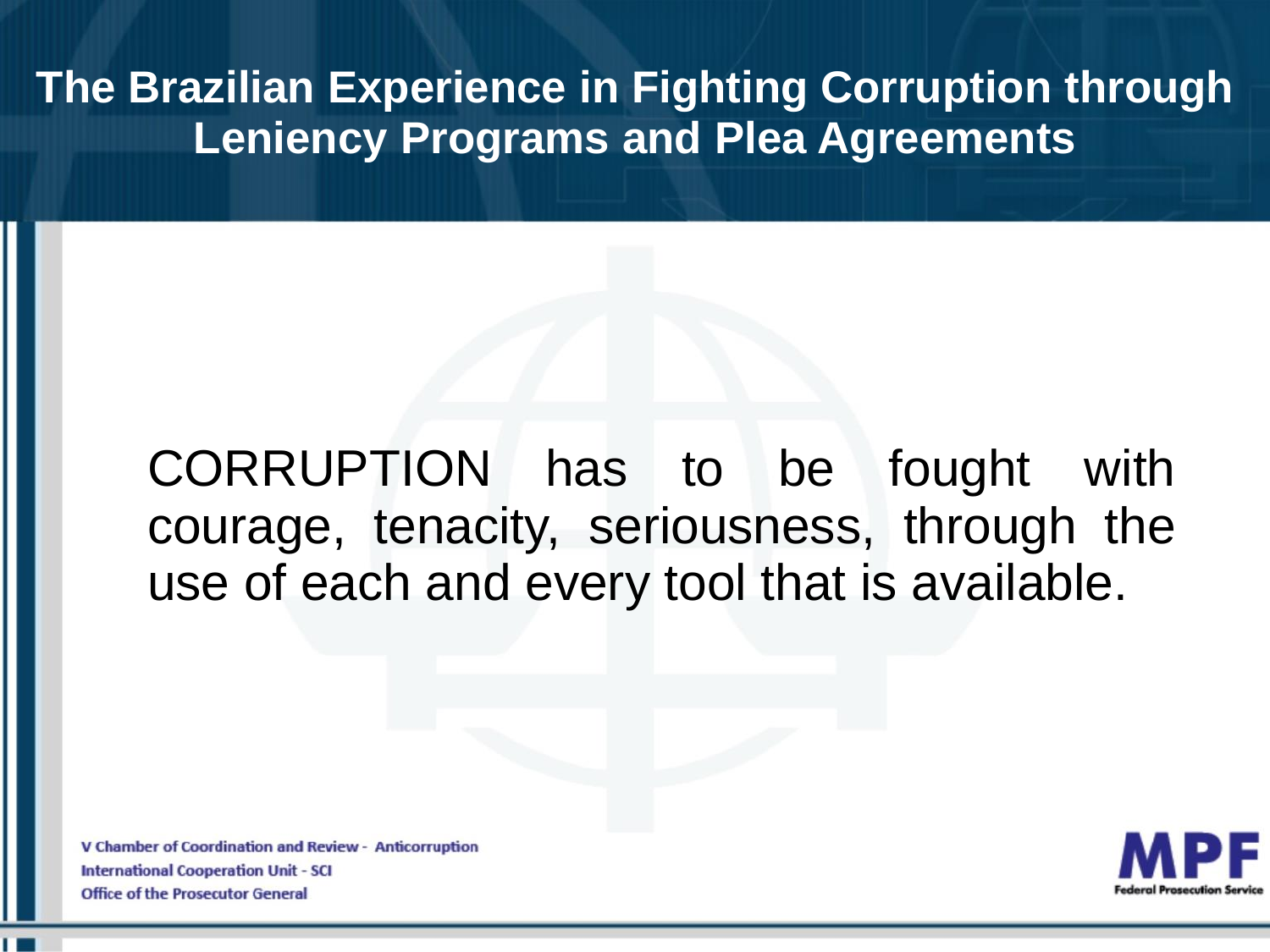Plea and leniency agreements, as well as the increasing international cooperation are indispensable tools and have undoubtedly raised the threshold of fighting corruption in Brazil, in a way that, we hope, has no return.